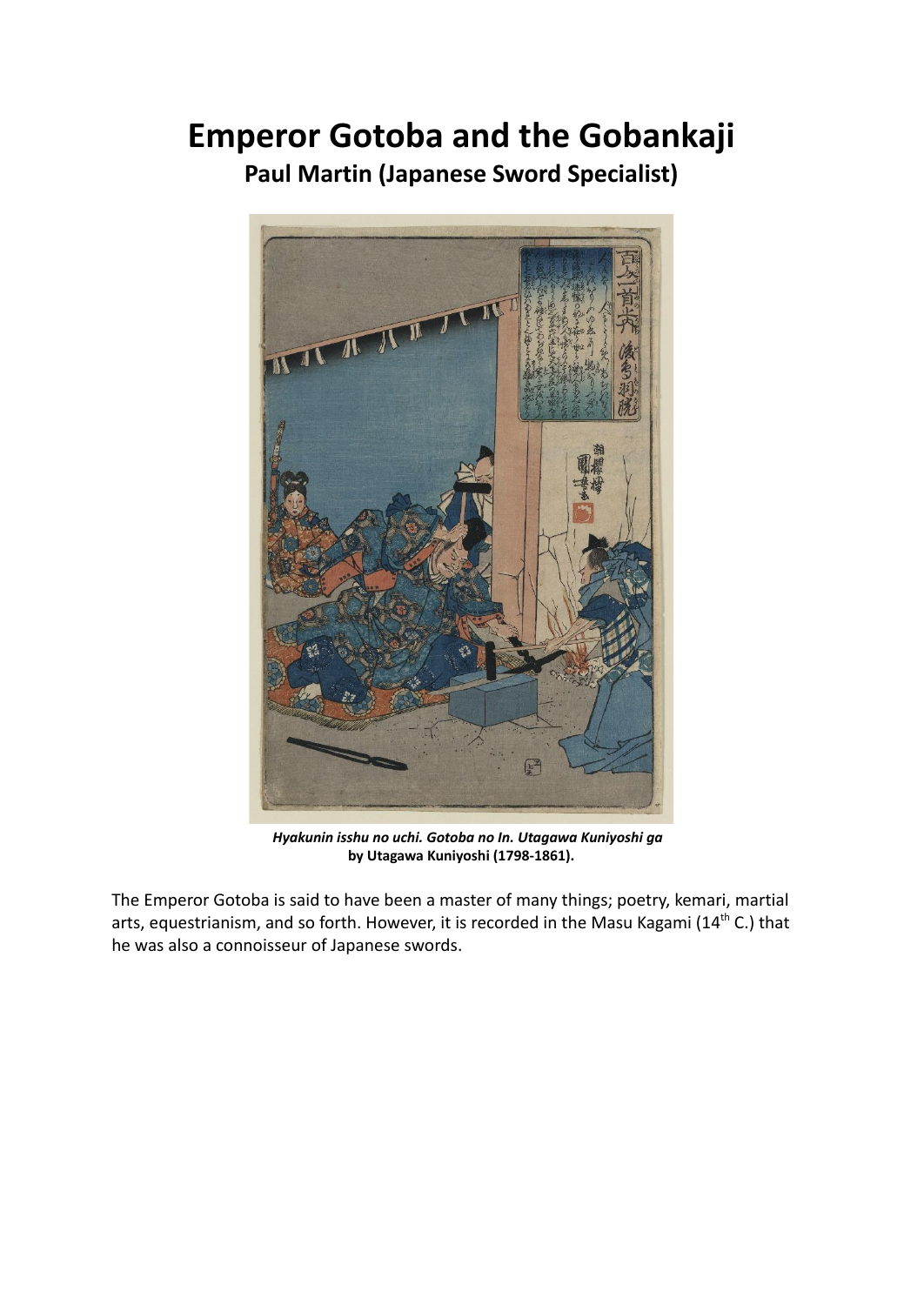

**Kiku-Gosaku. Ishihara Showa period, Emperor Gotoba Museum.**

Although there is no contemporary documented evidence to substantiate whether Gotoba actually ever took part in sword making or not, the story that he invited some of the greatest swordsmiths in the land to make sword with him in monthly rotation at the imperial palace in Kyoto is a firmly embedded in Japanese sword lore. The smiths who are said to have worked with the emperor became known collectively as the *Gobankaji*.

Swords attributed to having been made by Emperor Gotoba are referred to as either, Kiku-gosaku, Gyo-saku, or Gosho-yaki (quenched), which roughly translates to, *Made (or quenched) by Imperial Hand*. Swords said to have been made, or at least quenched, by Emperor Gotoba bear a hairline engraving of a chrysanthemum under the retaining collar (habaki) at the base of the blade. About twelve known examples of these swords survive today. However, in some cases, due to adjustments made to the blades by later owners, the engraving is now further in the tang, and some of them have lost the hairline engraving altogether. Most of the extant chrysanthemum engravings have 16-petals, while another two examples have 24-petals. The engraving is claimed to be the origins of the use of the chrysanthemum as the imperial crest.

According to the sword compendium, *Kanchi-in bon Mei-zukushi* (1423), the members of the original Gobankaji were,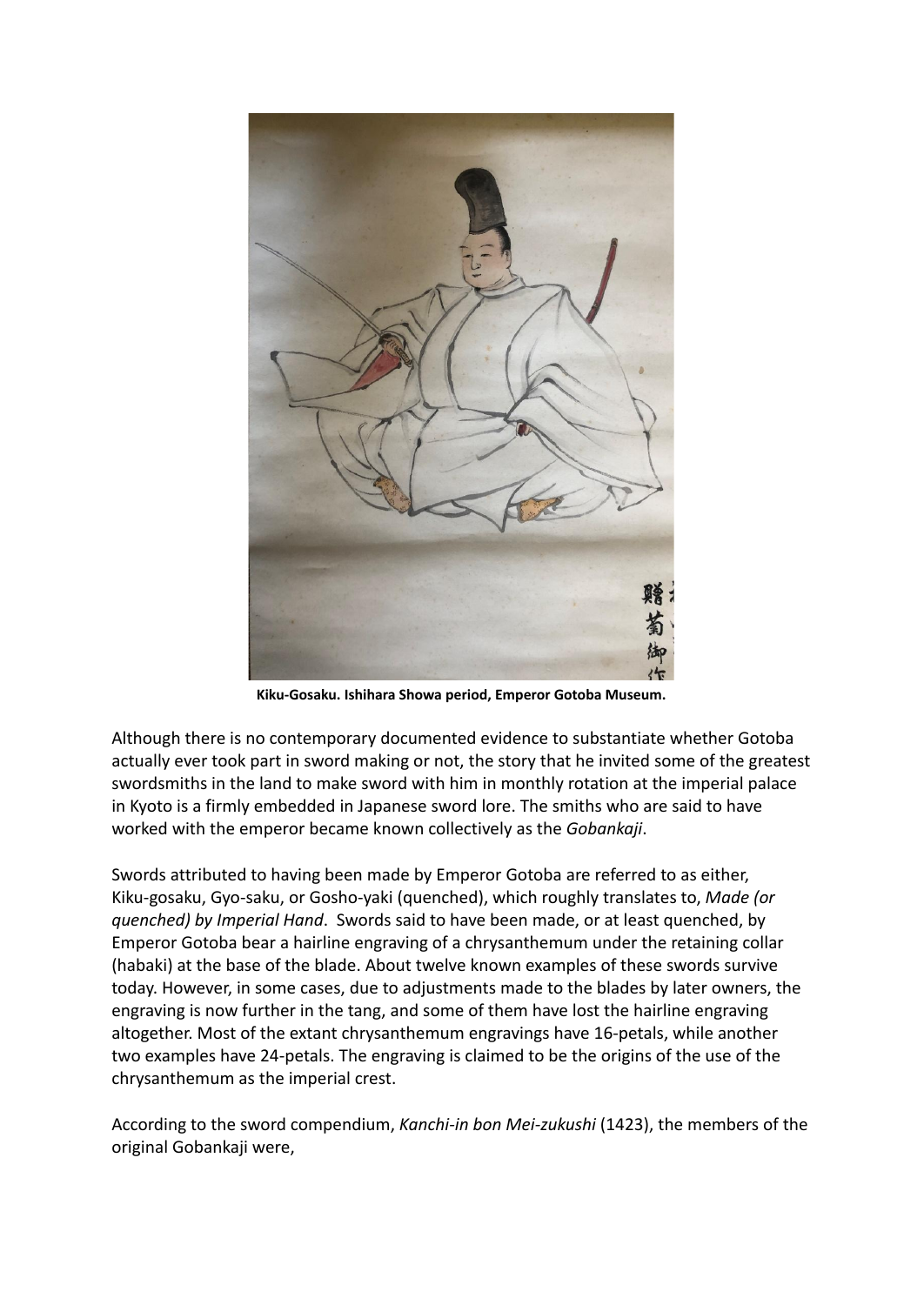*First and Second Months Norimune of the Ichimonji school, Bizen province Sadatsugu of the Aoe school, Bitchu province*

*Third and fourth months, Nobufas of Bizen province Kuniyasu of Yamashiro province*

*Fifth and Sixth Months: Tsunetsugu of the Aoe school, Bitchu Province. Kunitomo of the Awataguchi school, Yamashiro province.*

*Seventh and eighth months: Muneyoshi of the Ichimonji school, Bizen province. Tsuguie of the Aoe school, Bitchu province.*

*Ninth and tenth months: Sukemune and Yukikuni, both of the Ichimonji school, Bizen province*

*Eleventh and twelfth months: Sukenari and Sukechika, both of the Ichimonji school, Bizen province.*

Following Gotoba's swift defeat in the Jokyu-no-Ran, he was exiled for the remainder of his life to the Oki Islands (Okinoshima). However, it is said that, in order to make him more comfortable, the Hojo regent, Yoshitoki, sent swordsmiths in bi-monthly rotation to the island so that Gotoba could continue to pursue his sword making. These swordsmiths became known as the *Oki Gobankaji*.

According to the sword compendium, *Koto Mei-zukushi Taizen* (1791) the swordsmiths sent to Oki Island were,

*First and Second Months Norikuni of the Awataguchi school, Yamashiro province*

*Third and fourth months, Kagekuni of the Awataguchi school, Yamashiro province*

*Fifth and Sixth Months: Kunitsuna of the Awataguchi school, Yamashiro province*

*Seventh and eighth months: Muneyoshi of the Fukuoka Ichimonji school, Bizen province.*

*Ninth and tenth months: Nobumasa of the Fukuoka Ichimonji school, Bizen province*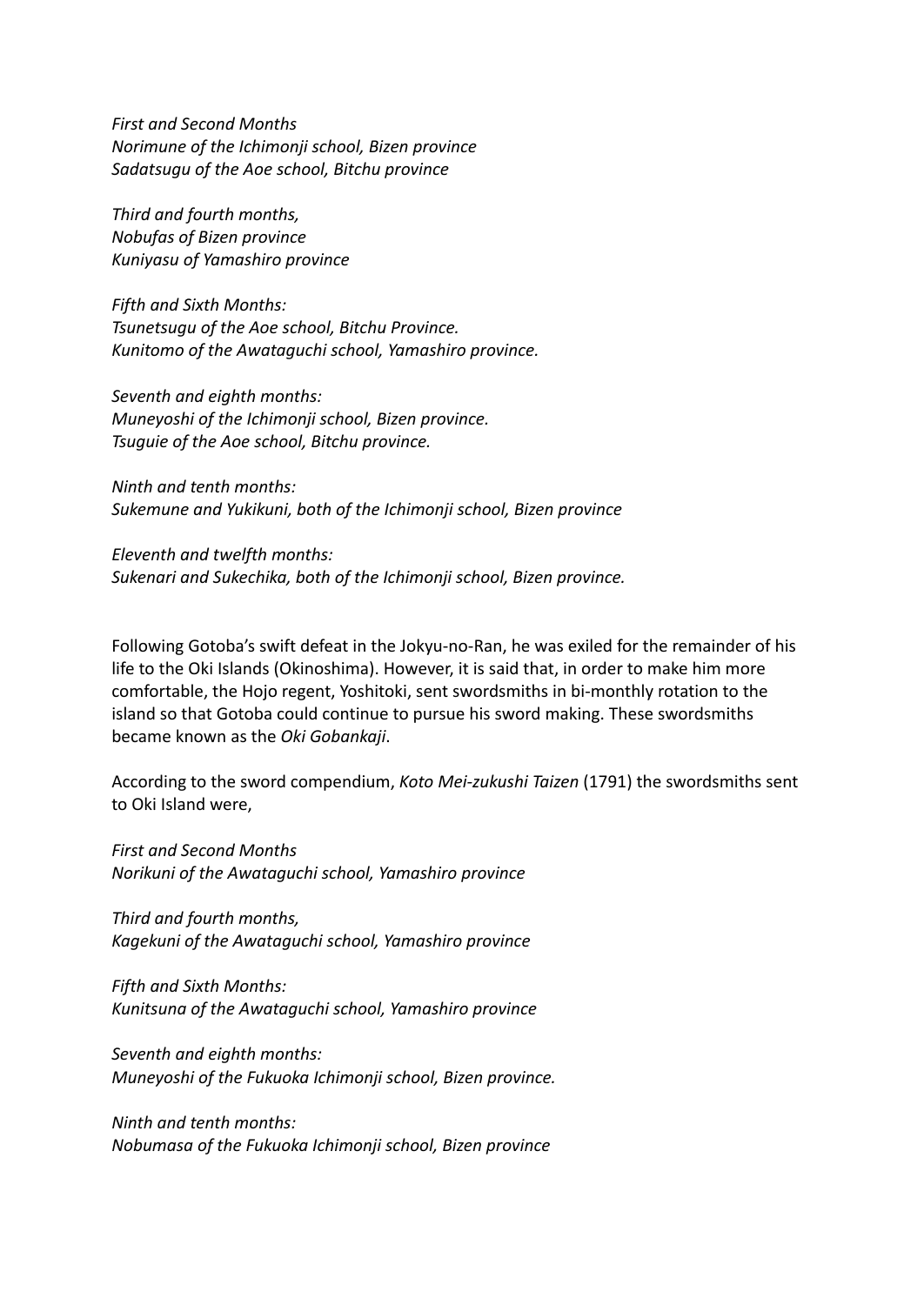*Eleventh and twelfth months: Sukenori of the Ichimonji school, Bizen province.*



**Sword Compendium, Koto Mei-zukushi Taizen (1791) listing the Oki Gobankaji.**

The Emperor Gotoba Museum and the nearby Murakami former residence house many artifacts from Gotoba's time on the island. Both are in close proximity to the former site of Genpukuji temple, and the site of his funeral pyre, which has become a sacred site. Among the objects in the Emperor Gotoba Museum, there is a sword signed, Sukemitsu, that was bestowed by Gotoba upon the Kajiya family along with a set of bellows (fuigo) used for sword making. As the fuigo is in disrepair, it is kept in a bespoke wooden box bearing a lengthy inscription that states it was used by the emperor himself when taking part in sword making on the island.

## **Modern Groups of Gobankaji**

In 1939, in commemoration of the 750<sup>th</sup> anniversary of Emperor Gotoba's death, Oki Shrine was constructed close to his grave, and he was enshrined as the residing divinity. Emperor Gotoba's influence on Japanese sword making is so great, that a contemporary Gobankaji were formed as part of the festivities. The group of swordsmiths known as the Showa (1936-1989) Gobankaji forged twenty-five swords in his honor. Ten swords were devoted to Oki shrine, while the other fifteen where devoted to Minase shrine in Osaka. Then, in 1974, Living National Treasure smith, Gassan Sadaichi, along with his son, Sadatoshi, came to Oki island to forge swords in front of Oki shrine in honor of Emperor Gotoba's legacy to sword making.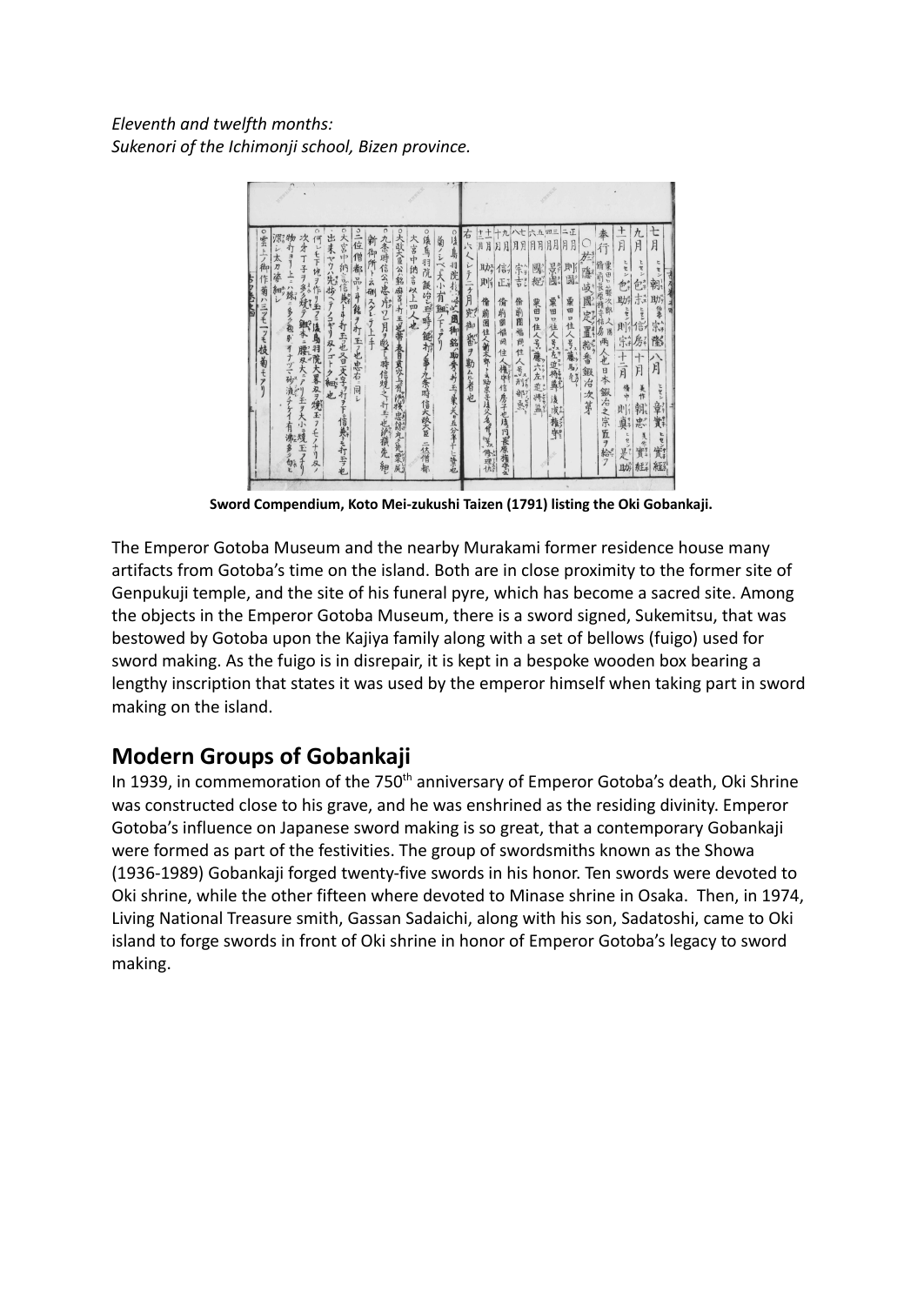

**Cover of the Showa Gobankaji Catalogue (1941)**

Emperor Gotaba's influence, on not only sword making, but also in other areas of Japanese culture is immense. On this occasion, the 800<sup>th</sup> anniversary of his arrival on the island, we are hoping to form another modern Gobankaji from the current generation of greatest swordsmiths in the land. We hope to keep Emperor Gotoba's legacy and spirit alive by maintaining the traditions of the past, preserving them and passing them on for the education and enjoyment of future generations.

For further information on Japanese swords, please see the links. [The Japanese Sword \(You-Tube Channel\)](https://www.youtube.com/c/TheJapaneseSword/featured) [The Society for the Promotion of Japanese Sword Culture](https://nbsk-jp.org/english/) (NBSK) [The Japanese Sword Museum](https://www.touken.or.jp/english/)